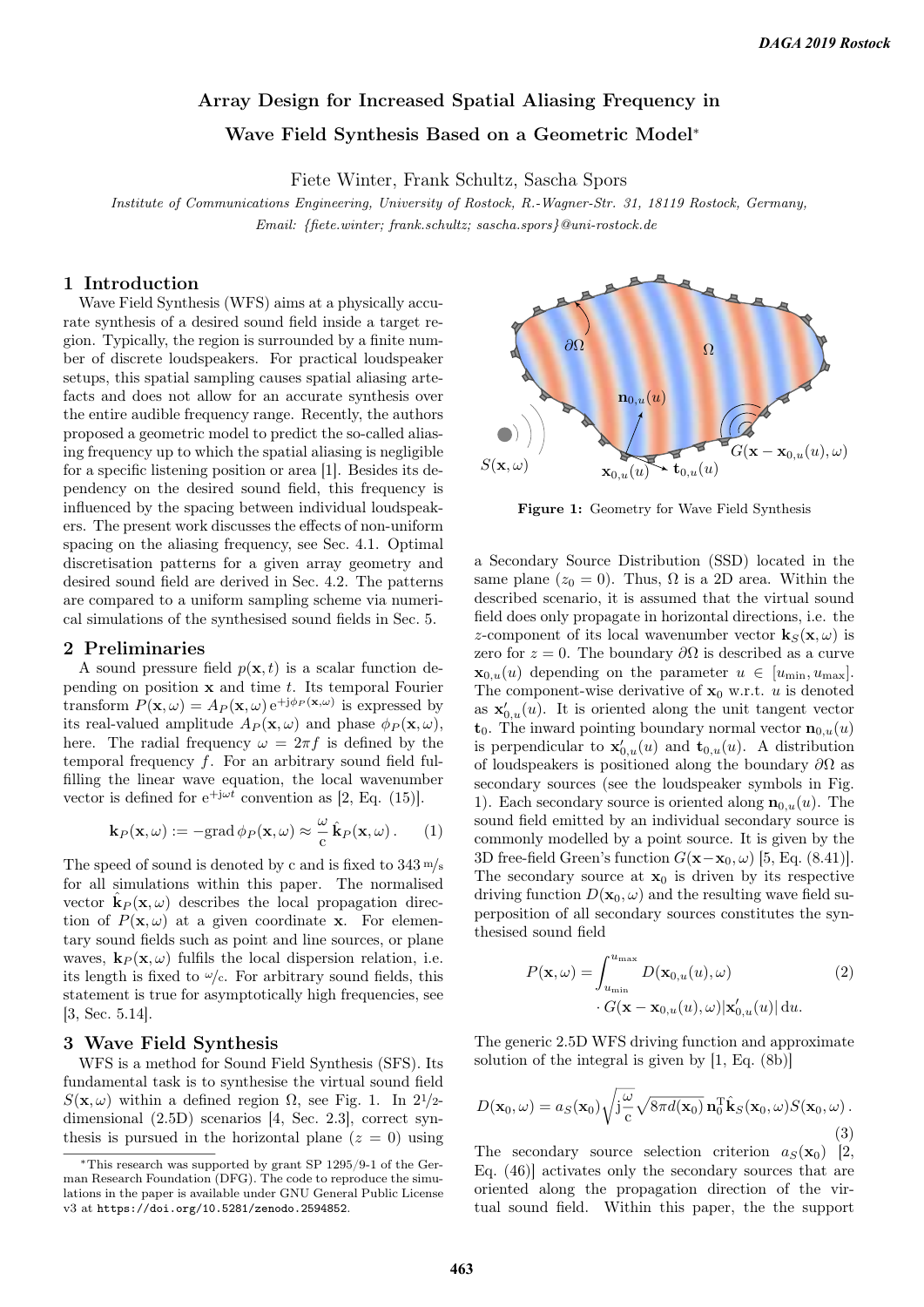

Figure 2: (a) shows the geometry for the spatial aliasing frequency at a single position x and a virtual point source (grey dot). (b) illustrates an analogous scenario for a circular listening area  $C_1$ .

 $[u_{\min}, u_{\max}]$  already incorporates the selection. As one systemic artefact in 2.5D synthesis, an inevitable mismatch between the amplitude decay of the synthesised and the virtual sound field occurs. The function  $d(\mathbf{x}_0)$ can be used to reference the synthesised sound field to a given contour/location on/at which its amplitude is correct. For more details, see [2].

## 4 Spatial Discretisation and Aliasing

The practical implementation of WFS implies the discretisation of the continuous SSD as the distance between adjacent loudspeakers cannot be chosen arbitrarily small. For a uniform sampling w.r.t. u the synthesised sound field is approximated by

$$
P^{S}(\mathbf{x}, \omega) = \sum_{n=0}^{N_0 - 1} D(\mathbf{x}_{0, u}(u_{\min} + n\Delta_u), \omega)
$$
(4)  

$$
\cdot G(\mathbf{x} - \mathbf{x}_{0, u}(u_{\min} + n\Delta_u), \omega) | \mathbf{x}'_{0, u}(u_{\min} + n\Delta_u) | \Delta_u.
$$

with the u-domain sampling distance  $\Delta_u$  =  $u_{\text{max}}-u_{\text{min}}/N_0-1$  in the u-domain. The number of secondary sources is denoted by  $N_0$ . It should be noted, that there exist an infinite number of parametrisations describing the same boundary. For example, the two parametrisations  $\mathbf{x}_{0,u}(u) = [u, 0, 0]^{\text{T}}$  for  $u \in [-1, 1]$ and  $\mathbf{x}_{0,v}(v) = [v^3, 0, 0]^T$  for  $v \in [-1, 1]$  define the same finite linear SSD. However, an equidistant sampling w.r.t  $u$  and  $v$  lead to different spacing schemes. In the following, a connection between the parametrisation and the spatial aliasing is established. Further, an optimal parametrisation to avoid aliasing is derived.

## 4.1 Spatial Aliasing Frequency

In [1], a geometric model was introduced to predict the spatial aliasing frequency and to describe the aliasing properties for a given SFS scenario. The derived frequencies exhibit the mathematical structure given by

$$
f^{S} = \min_{u} f_{u}^{S}(u) = \min_{u} \underbrace{\frac{c}{\left[\mathbf{x}_{0,u}'(u)\right] \cdot \Delta_{u} \cdot \gamma(\mathbf{x}_{0,u}(u))}}_{=\Delta_{\mathbf{x}_{0},u}(u)}, \quad (5)
$$

where  $f_u^{\rm S}(u)$  denotes the (local) aliasing frequency of a distinct secondary source position  $\mathbf{x}_0(u)$ . The minimum over all secondary sources yields the aliasing frequency  $f^{\text{S}}$ .  $\Delta_{\mathbf{x}_0, u}(u)$  is the local sampling distance in Cartesian space. The scenario-dependent function is denoted as  $\gamma$ . For the aliasing frequency of a single listening position x, it reads [1, Eqs. (35)]

$$
\gamma(\mathbf{x}_0) = \left| \hat{k}_{S,\mathbf{t}_0}(\mathbf{x}_0) - \hat{k}_{G,\mathbf{t}_0}(\mathbf{x} - \mathbf{x}_0) \right|.
$$
 (6)

The explanatory geometry is shown in Fig. 2a:  $\hat{k}_{S,\mathbf{t}_0}(\mathbf{x}_0)$ denotes the tangential component of the normalised wavenumber vector  $\hat{\mathbf{k}}_S$  for the virtual sound field. It is equal to the cosine of the angle between the tangent  $t_0$ and the propagation direction of the virtual sound field at  $\mathbf{x}_0$ .  $\hat{k}_{G,\mathbf{t}_0}(\mathbf{x}-\mathbf{x}_0)$  denotes the tangential component of the normalised wavenumber vector  $\mathbf{k}_G$  of the Green's function. It is equal to the cosine of the angle between  $t_0$  and  $x - x_0$ .

For a circular area  $C_1$  with centre  $\mathbf{x}_1$  and radius  $R_1$ , see Fig. 2b, the term is given by [1, Eq. (38)]

$$
\gamma(\mathbf{x}_0) = \text{max}\left( \left| \hat{k}_{G,\mathbf{t}_0}^{\max}(\mathbf{x}_0) - \hat{k}_{S,\mathbf{t}_0}(\mathbf{x}_0) \right|; \left| \hat{k}_{G,\mathbf{t}_0}^{\min}(\mathbf{x}_0) - \hat{k}_{S,\mathbf{t}_0}(\mathbf{x}_0) \right| \right)
$$
\n(7)

with  $\hat{k}_{G,\mathbf{t}_0}^{\min}(\mathbf{x}_0)$  and  $\hat{k}_{G,\mathbf{t}_0}^{\max}(\mathbf{x}_0)$  denoting the minimum and maximum values for the tangential component of the Green's function. They are given by [1, Eq. (61)]

$$
\hat{k}_{G,\mathbf{t}_0}^{\{\min,\max\}}(\mathbf{x}_0) =
$$
\n
$$
\begin{cases}\n\mp 1 & \text{if } \varrho > 1, \text{ else} \\
\mp 1 & \text{if } \hat{k}_{l,\mathbf{t}_0} \leq \sqrt{1 - \varrho^2}, \\
\hat{k}_{l,\mathbf{t}_0} \sqrt{1 - \varrho^2} \mp \varrho \sqrt{1 - \hat{k}_{l,\mathbf{t}_0}^2} & \text{otherwise,} \n\end{cases}
$$
\n(8)

where the upper and lower option for  $\mp$  and  $\geq$  applies for  $\hat{k}_{G,\mathbf{t}_0}^{\min}(\mathbf{x}_0)$  and  $\hat{k}_{G,\mathbf{t}_0}^{\max}(\mathbf{x}_0)$ , respectively.  $\rho$  defines the ratio  $R_1/|{\bf x}-{\bf x}_1|$  and  $\hat{k}_{1,\mathbf{t}_0} = \hat{k}_{G,\mathbf{t}_0}({\bf x}_1 - {\bf x}_0)$ . In order of appearance, the different cases cover scenarios, where the circle includes  $\mathbf{x}_0$ , intersects with the boundary  $\partial\Omega$  without including  $\mathbf{x}_0$ , or is completely inside Ω. For  $R_1 \to 0$ , the circle degenerates to a single position. Thus, (7) coincides with (6). For the case  $R_1 \rightarrow \infty$ ,

$$
\gamma(\mathbf{x}_0) = |\hat{k}_{S,\mathbf{t}_0}(\mathbf{x}_0)| + 1 \tag{9}
$$

holds, which corresponds to the aliasing frequency for arbitrary listening positions. If the virtual sound field is unknown or arbitrary, the extremal values  $\pm 1$  may be assumed for  $\hat{k}_{S,\mathbf{t}_0}(\mathbf{x}_0)$ . The resulting function reads [1, Eq. (39)]

$$
\gamma(\mathbf{x}_0) = 1 + \max\left( \left| \hat{k}_{G, \mathbf{t}_0}^{\max}(\mathbf{x}_0) \right|; \left| \hat{k}_{G, \mathbf{t}_0}^{\min}(\mathbf{x}_0) \right| \right). \tag{10}
$$

The common structure for the spatial aliasing frequency in (5) allows for a general discussion: it exhibits a dependency on  $|\mathbf{x}'_{0,u}(u)|$  and  $\gamma(\mathbf{x}_{0,u}(u))$ . The function  $\gamma$ , however, depends only on the secondary source position  $x_0$ . As long as two parametrisations  $x_{0,u}(u)$  and  $\mathbf{x}_{0,v}(v)$  describe the same curve,  $\gamma$  is independent of the actual choice of parametrisation. However, extremal values of the first-order derivatives  $|\mathbf{x}'_{0,u}(u)|$  and  $|\mathbf{x}'_{0,v}(v)|$  are not invariant in that regard. The question arises, which parametrisation is optimal w.r.t. the resulting aliasing frequency.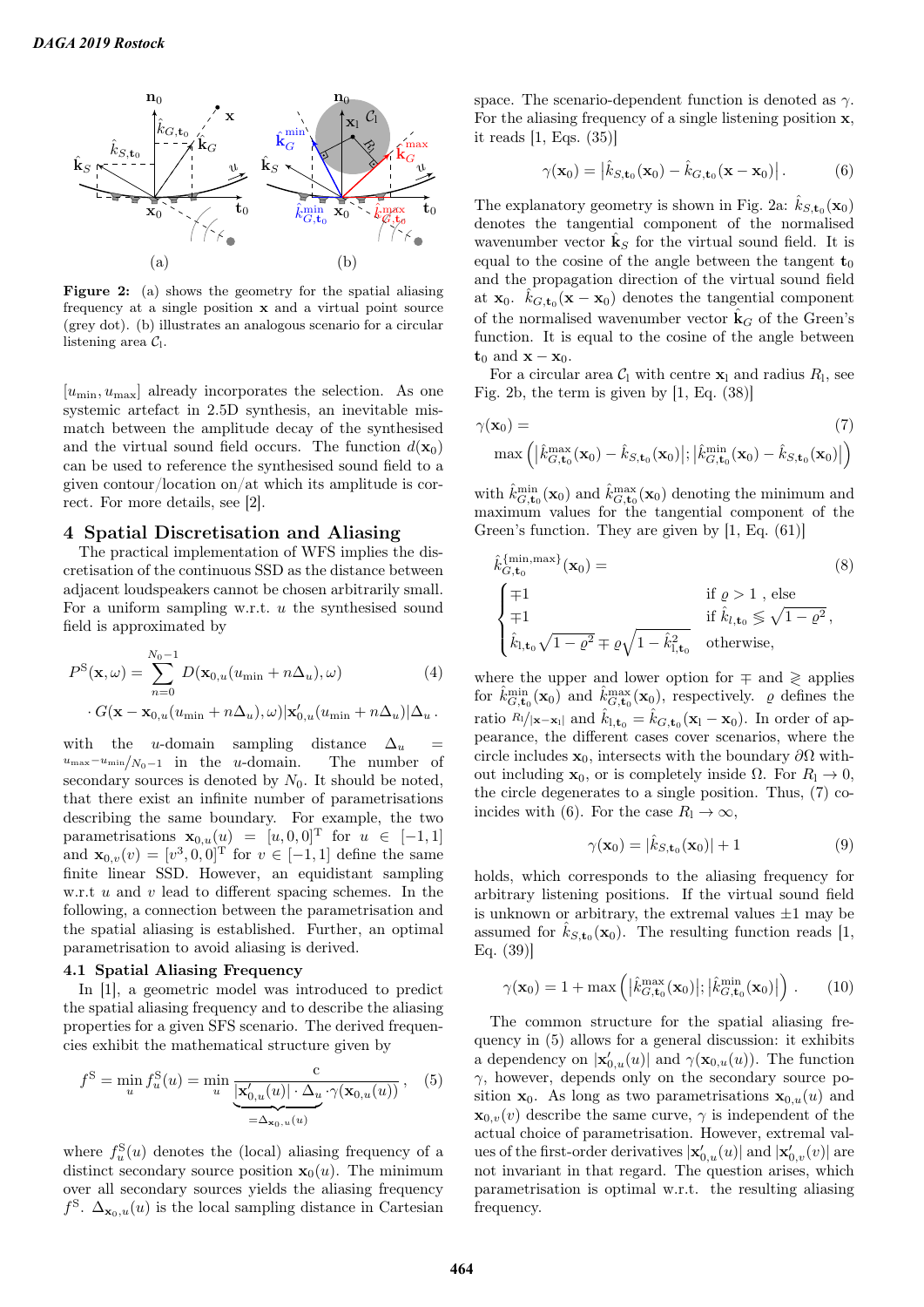

Figure 3: (a) depicts evaluation scenario. A virtual point source (grey dot) is supposed to be synthesised by the circular SSD whose active part is illustrated by the black line. The spacing is optimised for eight circular areas  $C_1$  centred at  $\mathbf{x}_1$  (crosses) with the radii  $R_1 = 0.25$  m (solid) and  $R_1 = 0.5$  m (dashed). The remaining plots show the ratio between optimised SSD spacing  $\Delta_{\mathbf{x}_0,v}$  and the equiangular spacing  $\Delta_{\mathbf{x}_0,u}$  as a function of the parameter u. In (b), the spacing is optimised w.r.t. the aliasing frequency of  $C_1$  for arbitrary sound fields (10). The colours and dash patterns correspond to the circles in (a). The analogous results for sound field specific aliasing frequency (7) are shown in (c). The black line corresponds to the optimisation w.r.t. (9).

#### 4.2 Optimal Spacing

It is assumed, that a (suboptimal) parametrisation  $\mathbf{x}_{0,u}(u)$  is given and allows to explicitly calculate the secondary source positions. On the other side,  $\mathbf{x}_{0,v}(v)$  is the optimal, yet unknown parametrisation. Since  $\mathbf{x}_{0,u}(u)$ and  $\mathbf{x}_{0,v}(v)$  describe the same boundary, there is a pair of  $u$  and  $v$  describing the same secondary source position  $x_0$ . Due to the bijective mapping between the two parameters,  $v$  may be expressed as a function of  $u$ , i.e.  $v(u)$ . The bijectivity requires  $v(u)$  to be either strictly increasing or decreasing. Without loss of generality, it is assumed that  $v'(u) > 0$  (for increasing  $v(u)$ ) and both parameters share the same support, i.e.  $u_{\text{max}} = v(u_{\text{max}})$ ,  $u_{\min} = v(u_{\min})$ , and  $\Delta_u = \Delta_v$ . Equidistant sampling w.r.t.  $v$  leads to the aliasing frequency

$$
f_v^{\mathcal{S}}(v(u)) = \underbrace{\frac{\mathbf{c}}{|\mathbf{x}'_{0,v}(v(u))| \cdot \Delta_v \cdot \gamma(\mathbf{x}_{0,v}(v(u)))}}_{=\Delta_{\mathbf{x}_0,v}(v(u))}.
$$
 (11)

Using (5) together with  $\mathbf{x}_{0,u}(u) = \mathbf{x}_{0,v}(v(u))$ ,  $\mathbf{x}'_{0,u}(u) =$  $v'(u)\mathbf{x}'_{0,v}(v(u))$ , and  $\Delta_u = \Delta_v$  allows to formulate the relation between the aliasing frequencies for the two parametrisations. As  $v'(u) > 0$ , it reads

$$
f_v^{\rm S}(v(u)) = v'(u) f_u^{\rm S}(u) \,. \tag{12}
$$

The resulting optimisation problem is formulated as

$$
\underset{v'(u)}{\text{maximise}} \quad \underset{u}{\text{min}} \left[ v'(u) f_u^{\text{S}}(u) \right] \tag{13a}
$$

subject to 
$$
u_{\text{max}} - u_{\text{min}} = \int_{u_{\text{min}}}^{u_{\text{max}}} v'(\mu) d\mu
$$
 (13b)

It is shown in the Appendix, that

$$
v'_{\rm opt}(u) = \frac{(u_{\rm max} - u_{\rm min})}{\int_{u_{\rm min}}^{u_{\rm max}} \frac{1}{f_u^S(\mu)} d\mu} \frac{1}{f_u^S(u)} \tag{14}
$$

is the solution to the optimisation problem. While the relation between  $u$  and  $v$  is known, an explicit formula for  $\mathbf{x}_{0,v}(v)$  is not available. In order to perform equidistant sampling w.r.t. v, the samples  $u^{(n)}$  corresponding to  $v^{(n)} = n \cdot \Delta_u + u_{\text{min}}$  are computed. For this, the equation

$$
n \cdot \Delta_u = \int_{u_{\min}}^{u^{(n)}} v_{\text{opt}}'(\mu) d\mu \tag{15}
$$

has to be solved. It can be evaluated by combining numerical integration and root finding algorithms. The resulting positions are given by  $\mathbf{x}_{0,u}(u^{(n)})$ .

#### 5 Simulations

The derived relation between the optimal spacing and the aliasing frequency is discussed with exemplary numerical simulations of the synthesised sound fields. The scenario is depicted in Fig. 3a: A circular SSD with the radius  $R = 1.5$  m synthesises a virtual point source at  $\mathbf{x}_{ps} = [0, 2.5, 0]^T$  m. The active part of the SSD is illustrated by the black line. A corresponding parametrisation for the active part is given by  $\mathbf{x}_{0,u}(u) =$  $R[\sin u, \cos u, 0]$ <sup>T</sup> with  $u \in [-\arccos(0.6); \arccos(0.6)].$ The spacing is optimised for eight circular areas of different radii  $R_1$  and centres  $\mathbf{x}_1$ . Fig. 3b shows the optimised spacings w.r.t. (10) in comparison to equiangular spacing: Here, the virtual sound field was not taken into account. For pos. 2, the optimal spacing is equiangular independent of the radius. A symmetrical pattern with a larger spacing around  $u = 0$  can be observed for pos.  $1/3$ . The larger of the two  $R_1$  leads to a scheme which is closer to the uniform sampling. This effect is most noticeable for pos. 1. As the scenario for pos. 4 is not symmetric w.r.t. the SSD and the virtual point source, the spacing pattern is also nonsymmetric. Here, the  $R_1$  has only a minor effect. The resulting spacings regarding (7) are depicted in Fig. 3c: In general, the additional consideration of the virtual sound field leads to a larger spread of the spacing in comparison to Fig. 3b. Independently of the position, a peak is clearly observable. The u-value corresponding to the peak belongs to the secondary sources, which is exactly in between  $x_1$  and  $\mathbf{x}_{\text{ps}}$ . The magnitude of the peak decreases with increasing  $R_1$  (compare solid with dashed) for all four positions. The limiting case (black line), i.e.  $R_1 \rightarrow \infty$ , agrees with this trend.